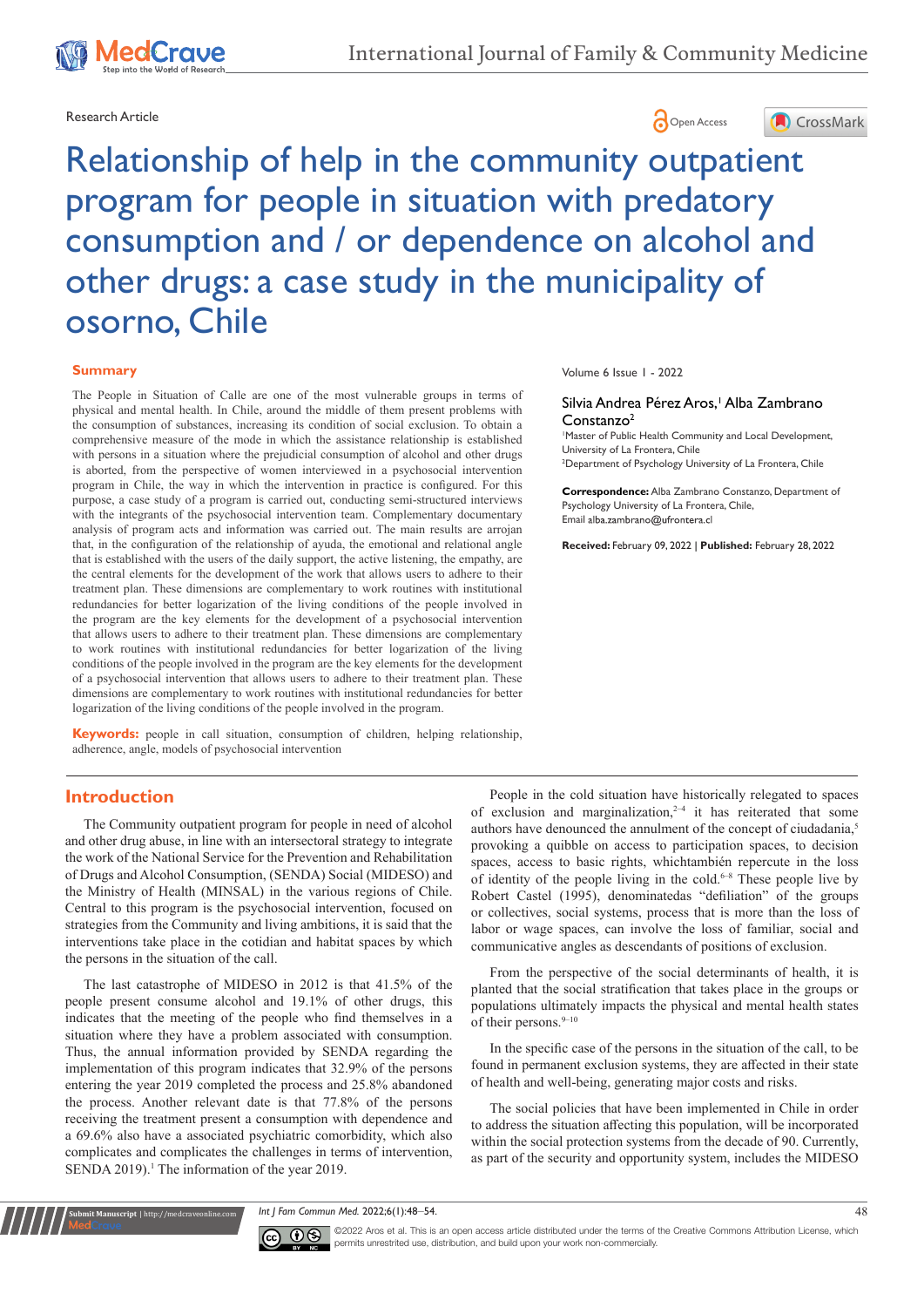call program, which finally supports the social integration of the people in the call situation, being one of its central objectives and can restore its basic rights.<sup>11</sup>

Considering the adverse conditions in which people live in cold conditions, the precedents profile challenging challenges for orientation programs aimed at this population.12–15,7 One of the challenges is the treatment of the addictions presented in an important number of the people in call situation. This treatment is limited by the low adhesion to the treatments, being a good amount of people who are high exits.16

The literature that analyzes the relevant aspects of the intervention with persons presenting additions distances the activity that toman the therapists as one of the elements that help during his process, the mode of constructing a close and horizontal angle. In this relationship of help appear as important the confidence, the support, the capacity of the therapist to pose in the place of the persons in treatment and understandable (Ramírez, Álvarez, Cabello, Riquelme and Guerra, 2018). In addition to the specific case of people living in a cold situation, if the material dimensions are necessary to intervene in the intervention, the need to establish a helping relationship that depends on the center of the construction of weight loss careful in its inmaterial dimension, emerge as a fundamental question (Di Iori).

Apart from these precedents, we can conclude that we need to build a relationship of quality help to help improve the situation of these people, favoringa process for modifying the behavior and overcoming the situations that support this problem of exclusion. In this relationship of help cobran special relevance the interpersonal relationships that the interveners need to construct with the people to whom you can help.<sup>17</sup>

Surge emphasizes the interest in retrieving the experience of the relational processes that live in the day-to-day life and the professionals in the relationship that are established with the people in the situation of those with addiction problems. This study, therefore, pretends to contribute to the identification of the relevant elements in the construction of the ayuda relationship with this group of people in difficulties.

Continuation, will be presented in international experiences are interviewed with people in a situation, a way to identify trends and differences in this matter.

## **Models and influence interventions with people in calle situation**

International evidence, in relation to policies and intervention programs with people in the cold, planting three large models. The first of them, named Continuom of Care or the escalating model, as well known in Chile, is a European model that has adapted to Latin American realities. Plant as the central premise, that people transit through distinctive areas, from passages to refuges, hospices, and albergues have to develop autonomous status that allows them to finally establish a stable residence and maintain their calling condition.18 Another model, Housing First, is the single surge in the United States, also adapting to European countries. This model proposes as a basis for its intervention, that, to support the recovery processes of the persons, is required as an initial point, with a habitable and secure space, for which, this model does not exclude persons who present consumption of substances or well connected with a pathology associated with mental health.<sup>19</sup> The third model is the Eco 2, which also introduces lineages for the intervention with people in a social situation. It is a Latin American model that surges in Mexico and that has at its base the community and the rate of reduction of data. Introduce a flexibility brand with respect to intervening with people in situations of calamity, as it seeks to mobilize personal and community resources to resolve situations and problems associated with living and living in callability, above all, reducing the risks of being calamitous all of them abstain from abstinence processes.<sup>20,21</sup>

Existing models, the evidence does not determine that some of them are better than others, so that its implementation or its dependence depends on the social, cultural and ambient contexts of each territory and the particularities of the groups of persons that encuentran in calle, responding also to individual characteristics.

In relation to approaches and intervention strategies based on these models, the communication focus is also the one that also forms part of SENDA's technical orientation. It is the plant which directs the interventions to this specific population, is carried out in the cotidian and habitual entourages in which they move, search for the intervening teams to reach the people, more than the people to reach the teams (Mart)  $2006.<sup>22,23</sup>$ 

Otro de los enfoques también muy utilizados para el Trabajo con personas en situation de cal, es elfoque de reducuation de dane, el cual establece ein pisso minima par comanzar a desarrollar intervenen, que no necessaramente presentan como objective de loginen sino more well, apuntan to reduce at least the risks, in terms of physical and mental health (Subcommission del Modelo de Reducción de Daños, 2017; OMS s / f; Conferencia de Consenso, 2000).9

Inside the jars used for the therapeutic development in additions, the Jambian Transitional Journey, planted as the premise that, the persons transiting distances stages the behavioral stages in relation to their health problems. There are five phases or stages of change: Precontemplative stage, contemplative stage, stage of action, stage of maintenance and recovery.24

In the implementation of policies and programs aimed at working with people in the situation, the right of restitution of Derechos forms part of the interventions in the medium that the contribution of those involved that the people want to be active participants and participants in the construction de ciudadanía.<sup>11</sup>

The Biopsychosocial approach, very much used in the familiar and well-used health salute models in the communal mental health model, addresses the health problems solely from the physical point of view, in addition to the need to consider the person as a whole in relation with its entourage, with its ambience and as well as that which influences its health states.<sup>25</sup>

These models and interventions of intervention can not be read to be concretized and there are no qualitative relational processes within the programs in order to concretize a relationship of help specialized in psychosocial intervention. In continuation, we will take some elements to understand the challenges that underlie the construction of this type of relationship.

### **Relationship of ayuda**

Some authors define it as the relationship that involves the basics of change processes and requires basic elements to build it, so that everything related to it is strengthened and the confidence intervals between the intervening teams and the people being atienden in the programs.26–31

Confidence corners require a construction that provides distinct moments or phases. Horvath<sup>32</sup> signals that there is a first phase in which the relationship is characterized by being more robust and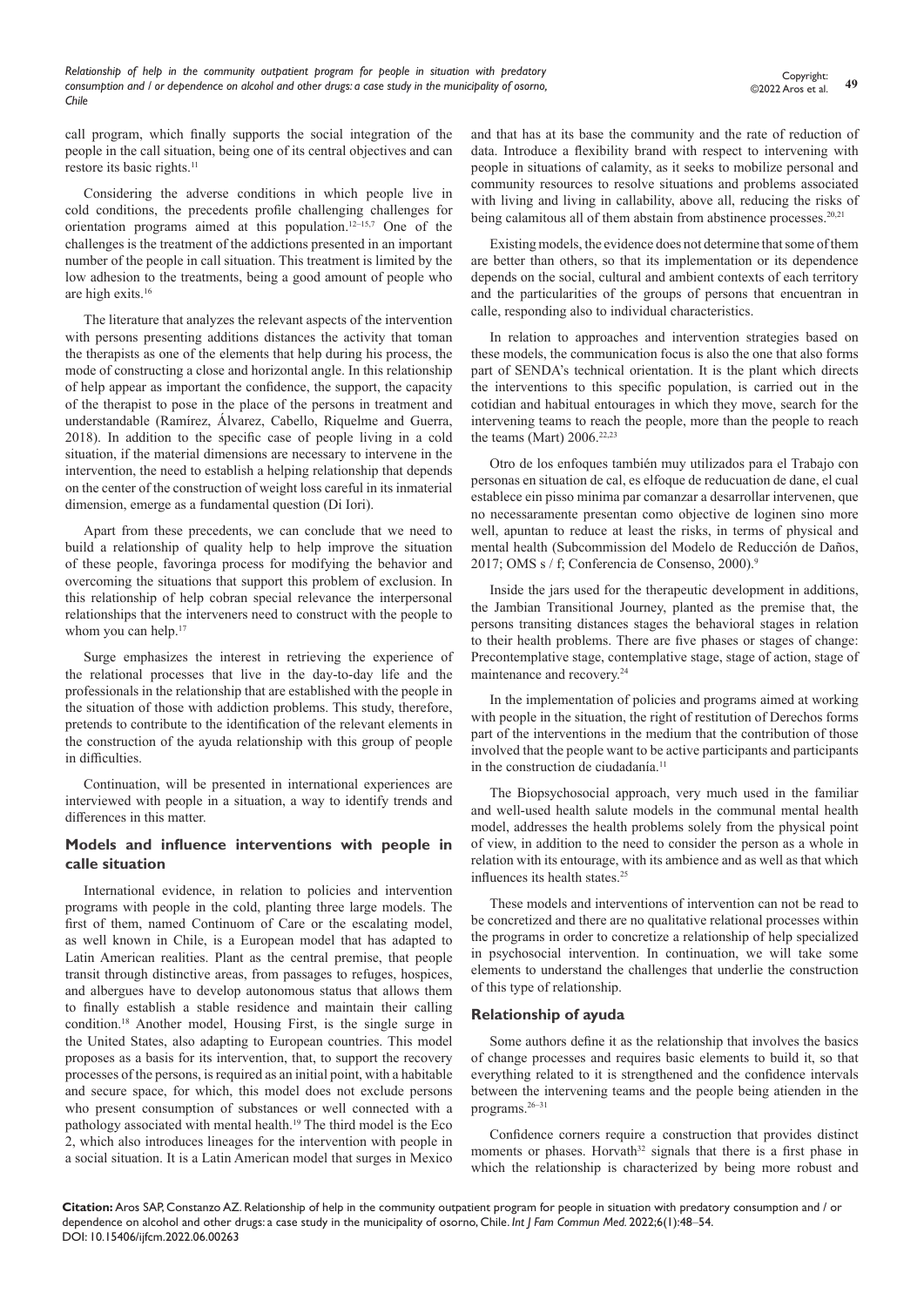*Relationship of help in the community outpatient program for people in situation with predatory consumption and / or dependence on alcohol and other drugs: a case study in the municipality of osorno, Chile*

supportive, while the com- mandants will generate trust in the team of interveners or therapists, in order to advance to a second phase, from the joint collaboration and also from the design of an intervention plan that addresses the health issues that the person wants to resolve. Among these construction processes, the support is found, a central element that is required to be present during the help relationship process and that is not only aimed at addressing the health issues as well as addressing other aspects of interests for the people.<sup>33</sup>

If well, there is actual evidence in relation to psychosocial interventions with persons in situ situations, it is centered in characterizing the persons, more relevant specific aspects related to the consumption of substances. As such, the evidence reveals that one of the problematic principles that applies to those who also tend to be aware of them is that they are related to the consumption of substances. For this reason, the development of this specific program for the treatment of addicts with persons in the situation, generates a challenge to the social policies directed at this population and without doubt have an impact on public health terms, in the midst of public health results of this program reflected in the states of health and recovery.

In particular, we are interested in the psychosocial intervention and assistance in a specific program in the municipality of Osorno, in southern Chile, which is not covered by previous studies on this topic. In this way, we plan how to conduct research: How is the relationship between the Psychosocial team of the Community Outpatient Program and the users involved in Calle and the users involved in the program understood and implemented?

The question is based on the general objective: Understand how to establish and implement the help relationship between the users and the psychosocial team of the Community Ambulatory Program for people in situations, with alcohol consumption and / or dependence drugs, from the Municipality of Osorno, from the perspective of a psychosocial intervention team. The specific objectives are: Understand the relationship of help established by the psychosocial team with the persons waiting for the program; Develop in the construction process of the help of the models and intervention outcomes used by the psychosocial team; and Describe the compensation of the adherence of the persons in the situation of each part of the psychosocial team of the program.

# **Methodology**

A case study was developed, implementing quality methodology. The production of data is carried out through semi-structured interviews, revision of assessment acts that are applied to the team from the state unit responsible for the program. Includes additional information and reports elaborated by the team in the market required by the state entity supervised by the program supervisor. The register of information, in the case of interviews, is made of audio/video works. Given the context of pandemic, it is not possible to realize presensory manner, for which, realizing virtual platform work.

### **Participants**

The topics for the effects of this study correspond to three people who accompany the team: A Professional Social Worker, a Professional Psychologist and a Nurse Technician.

### **Analysis plan**

The information produced through the interviews, is transcribed textually and has a coding code integrating emerging categories and categories of major abstraction related to the subject in the study

and the objectives proposed in the investigation. The results are organized according to categories of analysis, defined in the course of the theoretical revision and also depend on the objectives of the investigation. If a work is performed using a matrix of results, the information of the distances is triangulated to determine common points and differences in the information retrieved.

### **Ethical guards**

The study takes into account the revision of the Ethics Committee of the Health Service involved in the study.Among the ethical guards contemplated in the investigation, there is the anonymity and confidentiality of the persons participating. The informed consent of the persons participating is guaranteed, information is provided to the participants, taking into account the objectives of the study and the use of the information provided. Depending on the results of this study, check with the participants.

## **Results**

Continuation, the main results of the mode of response to the planted objectives are presented:

#### **Compensation for the help relationship**

The ayuda relationship is being constructed in moments of moments or phases. The team recognizes important moments for realizing the first encounters, the numbers are produced in the habitats and daily spaces in which the persons whose derivatives in the program are located, that is, the team moves to the places where they are located the people.

The habitual derivation is carried out through a file, which does not reveal the information of the person in the situation, because it is necessary to locate the person in which the person is located, which can be a nursery, some specific location of the person o well debajo de un puente de la ciudad. Most of the space the team has is generating the first ones.

The first encounters in the natural spaces in which encounters the persons in call situation, are mediated by what the integrants of the team denominate as a "commitment". This can be a concrete element that will allow to resolve a basic need. Specifically, a baby food supply that allows the free range of the zone to resolve the hamburger, while sharing an interchange moment.

Advances are first and foremost, they invite you to join the space where the team meets (a container located at the Mental Health Community Center). It is in this space that cominanzan will develop its most stable enclosures, which are then continuous and complementary to the informal enclosures mediating shared life. We are collaborating on the construction of trust and angle, which will be reinforced throughout the process.

Permanent support is one of the key elements of the intervention for the team. It is implied that from the knowledge gained from the day-to-day relationship with the people in the situation, they are helping to resolve various needs and interests. The team will manage events to mobilize speeches from institutional, social and community support areas to resolve aspects that appear as priorities for the person (for example, greetings).

While mediating the angles, constructing a relationship of trust and horizontality, the team approaches motivation for the change. Look for it to advance in the construction of objectives and a work plan to improve the life situation. In some cases, the methods are directly used in consumption, as logging abstinence, while others are able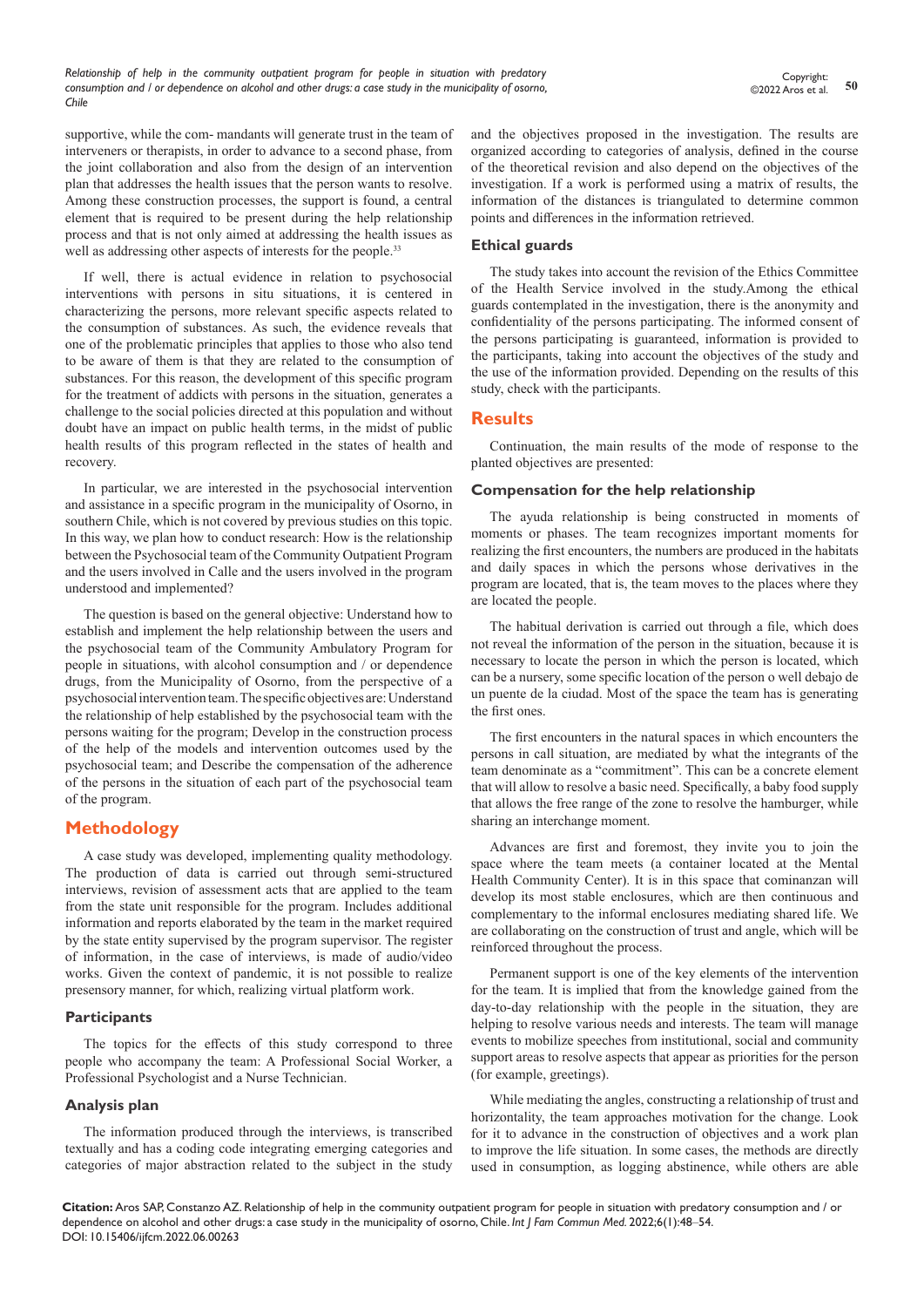to improve their quality of life. Once the metrics are complete and complete, the program's growth processes are generated, however, the termination relationship does not end in the growth process, meaning it is permanent at the time and is included during the process following.

According to the planting by the professionals, the construction of the therapeutic angle is gravitational in the relation of help. It emerges as part of the conviction in natural spaces, while it begins to establish a relationship that makes it possible for people to share their experiences and emotions. To log in build this angle, the team's contact style and relationship needs to be differentiated from the habitual mode of intervention of other professionals with whom he first entered into contact with the persons. This should be a style of daily contact in the natural spaces in which permanence, dialogue and active listening, in addition to respect and acceptance of the person and his condition of life. It allows to construct a horizontal relationship, mutual recognition and symmetry with the other.

#### **Models and enhancements of intervention used in the construction relationship process**

The team identifies three areas that are for those centers in the work that is done with the people in the program. One of them is the communication hub, the one is understood as a genuine approximation to the daily spaces in which the persons are encounters. In this case, it is different from other professionals, they are from the concrete life contexts of the people who are incorporated into the program, recognizing and respecting the logics that exist in their spaces. This approach, too, is based on the management and dynamics of resources in institutional and communicative speeches in a way that reflects and guarantees the rights of the people in the situation.

The signal team that can initiate an intervention and mobilize change processes, first has to solve the basic needs of the people in call situation. Many of them require food and ideally some living space and security. Of these minimums, the team executes managements in order that at least the persons accounted for with a committee of the day, from which other resources are mobilized with various institutions and programs.

In complementary mode work with the reduction of dose, in bushes can generate conditions that minimize the risks associated with life in the cold and the consumption of alcohol and other drugs. For this, promote the attention in health mode that receives attention to able-bodied people, while also changing the diet and best conditions to sleep and stay during the day. The umbilical cord intervention interferes with the reduction of data, given that it proposes to minimize the risks of being in a cold situation. From this point of view, there is greater flexibility in interventions with people who live in them, differentiating between other directive programs and general people.

# **Adherence to the program of people in the situation of the call**

For the psychosocial team of the program, the adherence to the construction of a corner, which requires strength, security and confidence. This corner, as it has been built, is constructed as part of permanent support for the people involved in the program, by the management that is realized with the institutional and communicative speeches that exist in the territory and that ultimately support the people vayan generando autonomy.

Intervention can help people in situations where visibility is close to institutions such as rights, with the ability to decide on aspects of their health; at the same time that conditions are generated for the professionals of the institutions to respect in their subject condition.

Another important aspect of adherence to treatment, is keeping in touch with the form in which the team approaches the users' records. People who ingress, can maintain abstinence processes, which implies that pueden can be found between six months of consumption, but with regularity during this period, pueden can generate time. In agreement with what is being reported, many people in the situation are calling to see if he has failed the team. There are allusions that professionals manage the collection, plant-based as part of the process, and explicit that counter with the support to be willing to start and retrieve the treatment.

To access the rescues, the team works with the person in the situation to identify the factors that cause the difficulties, revising alternative forms to identify these situations in the future. In addition, the manifesto in the practice of the interest in them and the permanent support are explained. They show in practice that they will not abandon the difficulties they face. This component of support and genuine consideration is intended as a critical factor in maintaining adherence.

# **Discussion**

The bus school will understand how to establish and implement the help relationship between the users and the psychosocial team of the Community Outpatient Program of the Municipality of Osorno for people in situations, with consumption of alcohol and / or dependence on alcohol and other from the perspective of a psychosocial intervention team. The results obtained allow us to indicate that the relationship of aid in the program of study, is a mark that is based on all the relations in the interior of the program, which is constructed in terms of moments or phases that guide the intervention processes conforms to the motivation and approaches the interests that motivate users to generate change processes.

In this scenario the conformation of the angle is much more than the technique  $y / o$  of the clinic or from the position of expert experts of the team, is associated with the division of personal abilities of the professionals, which implies integration, reconciliation and effect on another humano. This is on the line of what was reported by Di Iori, Seidmann, Gueglio, y Rigueiral,<sup>3</sup> who reported on his research into the importance of the vincular as an intervention, in a perspective that recognizes the people in the situation as such subjects of right, with potentials and who need care especially in their inmaterial dimension (be listened to and generate new angles).

The help relationship is intended as a process, whereby the life shared in the daily life of the people plays a fundamental role. It is not only necessary to validate the existence and experience of the persons, but also to make an approximation that includes their living spaces. This approximation coincides with the planting of the Psychoeducation of origin quebequense, which includes the interaction in life shared as the point of departure of the relationship of aid. This interaction aims at small gestures, albeit somewhat significant, but vividly of great relevance in the experience of the subjects, for an effective intervention, and that is mediated by a set of relational conditions on the part of the Professional.

These relational conditions are the result of the team members, who include empathy, trust and active listening. These elements have been reconciled in the literature as paramount in constructing the "therapeutic angle" or as the so-called "Therapeutic Alliance".<sup>26-28</sup> On this line, the construction of the helping relationship from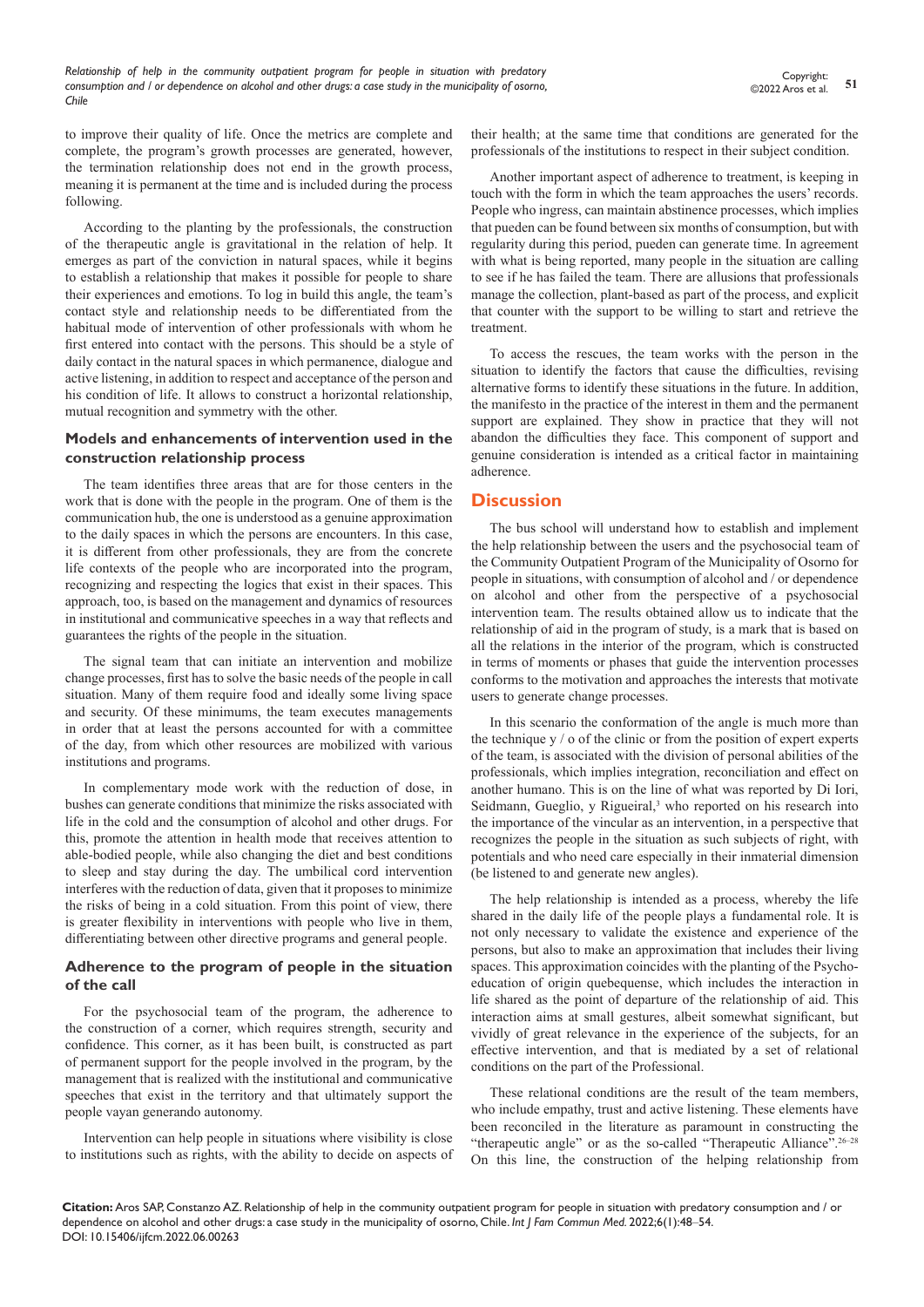the perspective of the interviewed team, as well as the therapeutic angle that must be maintained during all the intervention, including the egreso and post egreso of the persons. This angle determines the success rate of the process that includes the conjunction of the treatment plan with the user and the form in which it adheres to the plan.

For Horvath $32$  in the conformation of the relation of ayuda, the generation of the corner requires confidence, the cual debe becomes reciprocal and is constructing median moments or phases. In a first stage the relationship is characterized by being cool, empathetic and supportive of the people and in a second stage the work in collaboration between the team and the user is done. These moments are planted by the team from an initiative, to establish themselves in the first encounters with the users the trust, active listening, empathy and mutual support, enlisted in a permanent accompaniment, to progress to work in the future treatment plan, but the user can feel that it is part of them.

Read to establish these processes in the relationship of ayuda, plant antes that all, know the other and validate as a subject of right, considering that there is a lack of trust in the institutions, from the stigma and discrimination of the one whose object.<sup>34</sup> In the study program, from this very moment a compromise relationship is established, which includes the part of the professionals to have an act of consideration, which includes the person present during the change process.

In the process, it also completes a role dedicated to the coordination and dynamics work of support speeches, which allow to restore rights and access resources that allow resolving priorities. This dimensional material, led by an assistant worker, supone accompanies a process in which the person in the position of each advances in a dignified, autonomous and accessible path to rights.

The actions coordinated with other institutions, the integration into the program a integral part of the treatment processes of its users, where in a first instance the psychosocial team centers on assisting aspects, which involves implicating basic procedures for of intervention. In this sense, the team demonstrates that the satisfaction of the basic needs of the users is paramount to access any process, ensure the food, a habitable space (if possible), its elements that contribute to the user's adherence plan of treatment. From the plant by the derivative team that the various privations, that parten are materials (comida, space to live), the following basic services such as salud, for example, and that abordarlas no only implicitly count with careful materials, meaning that restores dignity and dignity. Thus, there are symbolic and relational dimensions that simplify assistance. This is in contrast to the report in another investigation that signals thatthe socio-assistance circuit organizes itself mainly to offer careful materials for those who need the people in a cold situation (clothing, food, hygiene, relaxation, etc.), but we know the need for angle that there is a need for relevance for these people.34

While the team is recording the lives and experiences of the users working through the relationship, it provides information that will allow them to identify needs and interests and expectations that the vehicles will carry out. At this point, the approach to motivating people in situations of need, for the psychosocial team of the program, there is no consensus, then only there is no problem of consumption.

The situation of the persons who find themselves in a situation, characterized by a threat to the physical and mental product of being exposed to a situation of a cold person, requires an umbilical cord approach in a first stage of agreement in this case the team. This implies

addressing the relationship of the person with the consumption and with his situation, before problematizing his consumption of alcohol and other drugs. In this sense, the elaboration of a consensual and coconstructed work plan with the person, is a transit that can last a long period of time.

As a strategy for advancing the identification of the interests of the people in order to realize changes in their style of life, the team has an initial plan of intervention for individual intervention, the final needs are to be met, the work must be done separately. It coincides with the principles of treatment in additions, but there is no indication that there is a unique treatment for all persons and that it should not only address the drug use situation, but also other aspects that can influence the situation salud y bienestar de los sujetos.<sup>35</sup> As part of this strategy, the team seeks out the needs of the user while changing as the treatment progresses, taking care not to consider the psychological motivation as the only moving element.

In view of the fact that the psychosocial team of the program for the establishment of the relationship of aid, can develop different levels of intervention, as well as working models of working with people in situations. One of these influences, in the pursuit of public health, considers the abatement of the Social Determinants of Health.

Surge in the discussion a basic determinant and necessity to advance in the treatment processes of the users, the habitat situation of the persons being encountered in calf situation. If a lodge, in a first instance satisfies the need for food, no matter, plant as relevant to maintain the adherence to the treatment plan count with a habitable physical space. SAMHSA36 argues that recovery processes require paramount dimensions: Compare healthy and physically fit mental health conditions, as well as live in a safe and stable environment. This is in contrast to public policy for people in cold situations, in Chile that operates from the escalation model to "Continuom of care".18 In this model, the ultimate debt for a person in the situation of each series is the access to the living, considering in this case a person who has passed through recovery processes. This model is opposed to the sugared by institutions and institutions that treat the treatment of people with alcohol dependence problems and other drugs and / or mental health benefits,<sup>36,1</sup> which sustain a habitable space, allows to increase the adherence processes of the persons in the situation of call to his treatment plan, maintaining abstinence or reducing consumption. An important echo of this argument is the exposure of the members of the team, signaling that in the meanwhile the users are permanently housed in the winter hostels in the context of pandemic (continuing the 24 hours in them).

The advance in public policy for people in cold situations, during the last years, has led the Chilean system to incorporate the model "Vivienda Primero", based on the Model Housing Firtst,<sup>19</sup> working on the implementation of pilots in some regions of Chile (Gob.cl, 2019), without evidence of the impact of its implementation. This model differs from the model in escalation, plant as central premise it has a life as a first step in the recovery of the condition of citizenship and the restitution of its basic rights, a model that will be installed in the Municipality of Osorno 2020 (MIDESO) and that the PAC-PSC team, visualizes as an opportunity to achieve in terms of conditions the treatment plan for some users.

The program of study, is described in the communication context, subordinating the validation of the properties of the personal properties and the potential of its capacities, as a herramient estimated for the generation of cambio conductances, as well as the importance of validating the spaces and centers in them the encounters to build a genuine collaborative relationship. It is understood, moreover, that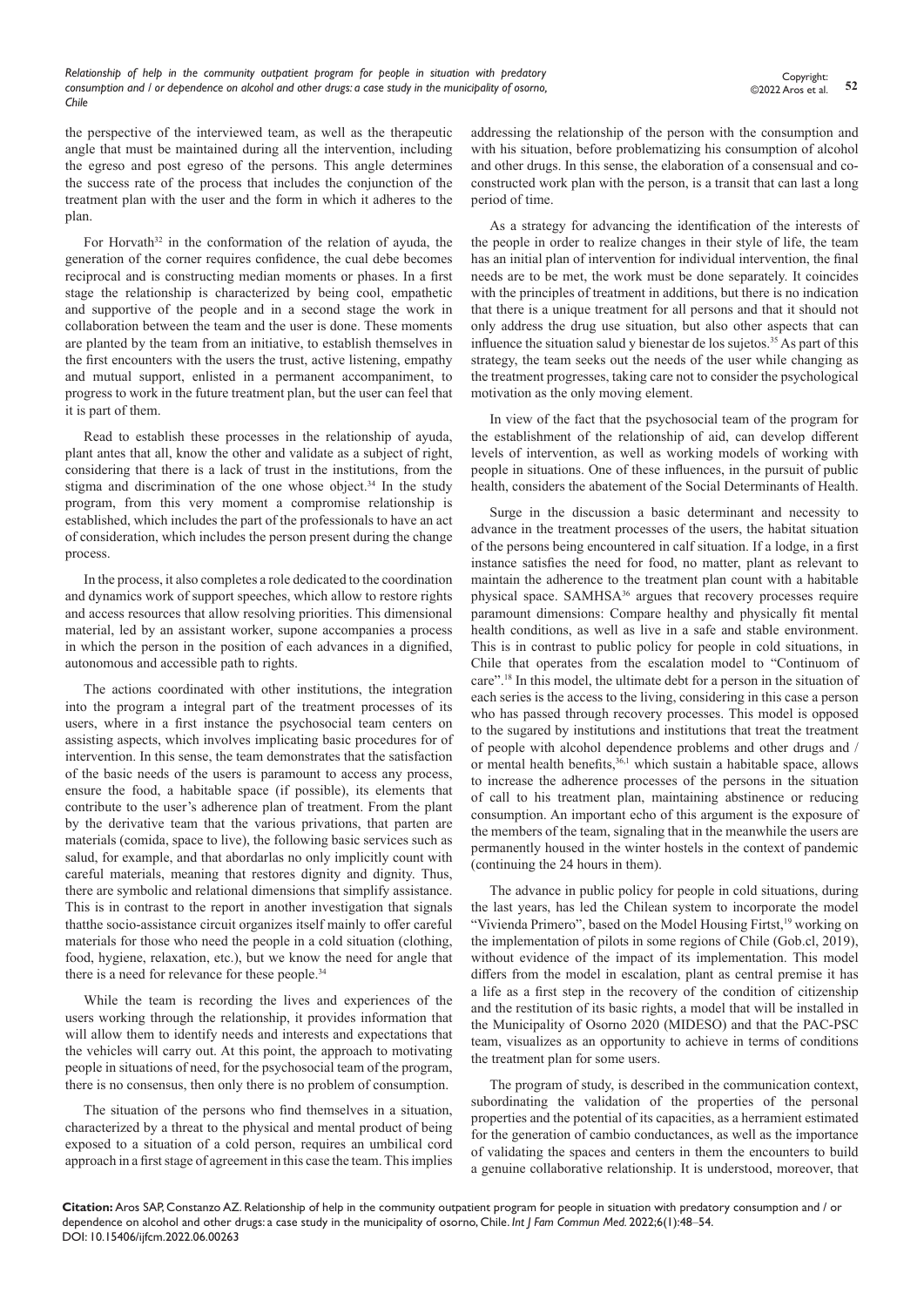*Relationship of help in the community outpatient program for people in situation with predatory consumption and / or dependence on alcohol and other drugs: a case study in the municipality of osorno, Chile*

the particular reality of the people in the situation is encountered by various social and cultural conditions that favor its exclusion, from the importance of working with institutional and communal speeches to generate greater conditions of life and conditions social and communitarian.37–40

Finally, as a result of this study, we will offer an approximation to the internal dynamics of a program that addresses the needs of people in the situation and what evidence in our country is needed and above all at the local level. Considering that this program is the only one in its region, the evidence presented can contribute to the generation of other programs that can also be installed in the future.<sup>41-45</sup>

In relation to the limitations that this study presents, if a single case is not allowed to extrapolate the results to other programs, as well as to count the number of people who attend the program also powder can generate a session and only the mirada del team intervenor. As a projection, a series of interests will carry out comparative studies between programs that allow evidence of similarities and / or differences in the intervention processes concerning the dimension of the relationship between the persons and situations and the professionals, identifying the elements of the association of the intervention.46–55

# **Acknowledgments**

None.

# **Conflicts of interest**

The autor declares there is no conflcit of interest.

## **References**

- 1. SENDA. *Informative technical treatment program for people in situations of calamity with problematic consumption of alcohol and other drugs. Santiago, Chile*. 2019.
- 2. [Eissmann E, Estay F. People in Calling Situation: Pending Challenge](http://movilizachile.org/wp-content/uploads/2020/10/Persona-y-Sociedad.Estay-Eissmann_2006.pdf)  to Social Policy in Chile. *[Journal of Personality and Society, Alberto](http://movilizachile.org/wp-content/uploads/2020/10/Persona-y-Sociedad.Estay-Eissmann_2006.pdf)  Hurtado University.* [2006;1\(20\):157–171.](http://movilizachile.org/wp-content/uploads/2020/10/Persona-y-Sociedad.Estay-Eissmann_2006.pdf)
- 3. [In Iori J, Seidmann S, Gueglio C, et al. Psychosocial Interventions](https://dx.doi.org/10.5027/psicoperspectivas-Vol15-Issue3-fulltext-838)  [with People in Calling Situation: The Care as an Analysis Category.](https://dx.doi.org/10.5027/psicoperspectivas-Vol15-Issue3-fulltext-838)  *Psychoperspectives*[. 2016;15\(3\):123–134.](https://dx.doi.org/10.5027/psicoperspectivas-Vol15-Issue3-fulltext-838)
- 4. [Carver H, Ring N, Miler J, et al. What constitutes effective problematic](https://harmreductionjournal.biomedcentral.com/articles/10.1186/s12954-020-0356-9)  [substance use treatment from the perspective of people who are](https://harmreductionjournal.biomedcentral.com/articles/10.1186/s12954-020-0356-9)  [homeless? A systematic review and meta-ethnography.](https://harmreductionjournal.biomedcentral.com/articles/10.1186/s12954-020-0356-9) *Harm Reduction Journal*[. 2020;17\(1\):1–22.](https://harmreductionjournal.biomedcentral.com/articles/10.1186/s12954-020-0356-9)
- 5. Jiménez M. *Theoretical approximation of social exclusion: complexity and expression of the term. Consequences for the educational ambition.* Department of Education. Faculty of Science, University of Granada. 2008.
- 6. [Silver H. The Process of Social Exclusion: The Dynamics of an Evolving](https://gsdrc.org/document-library/the-process-of-social-exclusion-the-dynamics-of-an-evolving-concept/)  Concept. *[SSRN Electronic Journal](https://gsdrc.org/document-library/the-process-of-social-exclusion-the-dynamics-of-an-evolving-concept/)*. 2007.
- 7. Monreal Álvarez M. *Understanding social exclusion processes from the perspective of users, executors and social intervention designers*. case: call situation. Santiago. 2016.
- 8. [Partida-Bautista V, Esquer-Soto L, Barrera-Hernández L. Actitudes hacia](https://revistas.cecar.edu.co/index.php/Busqueda/article/view/437/448)  [persona in cold weather and women in northern Mexico.](https://revistas.cecar.edu.co/index.php/Busqueda/article/view/437/448) *Búsqueda*. [2018;6\(22\):e437.](https://revistas.cecar.edu.co/index.php/Busqueda/article/view/437/448)
- 9. World Health Organization (OMS). *Subsidize the disparities in one generation: Increase sanitary equities acting on the social determinants of health, Commission on the Social Determinants of Health*. 2008.
- 10. Panamericana de la Salud (OPS). *Determinants and Inequalities in Health, Health in the Americas*. 2012.
- 11. Herrera M. *Psychosocial support for people who are in a difficult situation and who have mental health problems. A miracle from the cold gestures*. University of Chile. Santiago, Chile. 2012.
- 12. [Peñata C, Berbesi D, Segura A. Factors associated with the perception](https://repositorio.ucaldas.edu.co/handle/ucaldas/16158)  [of the state of health in the inhabitants of Medellín's calf.](https://repositorio.ucaldas.edu.co/handle/ucaldas/16158) *Hacia una promoción de salud*[. 2015;22\(1\):56–69.](https://repositorio.ucaldas.edu.co/handle/ucaldas/16158)
- 13. Rostros Nuevos Foundation, Regional Secretariat of Social Development, Faculty of Social Sciences, University of Conception, Faculty of Medicine, University of Conception. *Descriptive Diagnosis of People in Situation with Mental Health Problems, which are located in the Region of Bíobío*. 2015.
- 14. [Valderrama Restrepo A, Sánchez Gómez LM, Cárcamo Marenco,](https://doaj.org/article/a4591846f41242cbb1a9c0f7eec1893b)  [et al. Culture and identity regarding the consumption of drugs in the](https://doaj.org/article/a4591846f41242cbb1a9c0f7eec1893b)  [inhabitants of the town hall of Medellín.](https://doaj.org/article/a4591846f41242cbb1a9c0f7eec1893b) *Drugs and Addictive Behavior*. [2016;1\(2\):191–199.](https://doaj.org/article/a4591846f41242cbb1a9c0f7eec1893b)
- 15. [Grandón P, Vielma-Aguilera A, Siprian E, et al. Characterization of](https://www.scielo.cl/scielo.php?script=sci_arttext&pid=S0717-92272018000200089)  [persons in situations of mental health problems encountered in the](https://www.scielo.cl/scielo.php?script=sci_arttext&pid=S0717-92272018000200089)  Bíobío region, *[Revista chil neuro-psychiatrist](https://www.scielo.cl/scielo.php?script=sci_arttext&pid=S0717-92272018000200089)*. 2018;56(2):89–99.
- 16. SENDA. Technical orientation for the full intervention of people in situations where the problematic consumption of alcohol and other drugs is presented: Community outpatient outpatient treatment program. Santiago, Chile. 2019.
- 17. Alemany Briz C. *[Evaluation of training in interpersonal distress of the](https://eprints.ucm.es/id/eprint/53081/)  Carkhuff model*[. Doctoral Thesis. Universidad Complutense de Madrid.](https://eprints.ucm.es/id/eprint/53081/)  [2015.](https://eprints.ucm.es/id/eprint/53081/)
- 18. Gimeno Rodríguez V. *Intervention in mid-term with persons without hogar from the social entities of the city of Madrid, Universidad Complutense de Madrid*. Grover Anand, Report N ° 1, Human Rights and Drug Policy: Reduction of Daños, ONU, s / f. 2018.
- *19. [FEANTSA \(The European Federation of National Organizations](https://www.feantsa.org/en)  Working with the Homeless)*[. Guía Housing First Europe Hub. Brussels.](https://www.feantsa.org/en)  [Belgium. 2016.](https://www.feantsa.org/en)
- 20. [Juárez M, García E, Hwa Kang S, et al. The carp: a model of data](https://dialnet.unirioja.es/servlet/articulo?codigo=1985357)  [reduction and treatment of community base.](https://dialnet.unirioja.es/servlet/articulo?codigo=1985357) *Liberaddictus*. 2015;1–9.
- 21. [Machín J, Y Cafac. Eco2 model: social networks, complexity and](https://revistes.uab.cat/redes/article/view/v18-n1-machin)  social supremacy. Reasons. *[Revised Hispana for the analysis of social](https://revistes.uab.cat/redes/article/view/v18-n1-machin)  speeches*[. 2010;\(18\):305–325.](https://revistes.uab.cat/redes/article/view/v18-n1-machin)
- 22. [Canales M. El Enfoque Comunitario. The Challenge of Incorporating](https://www.redalyc.org/articulo.oa?id=28441216)  [into the Community in Víctor Martínez's Social Interventions.](https://www.redalyc.org/articulo.oa?id=28441216)  [Interamerican Journal of Psychology.](https://www.redalyc.org/articulo.oa?id=28441216) *Interamerican Journal of Psychology*[. 2009;41\(2\):251–253.](https://www.redalyc.org/articulo.oa?id=28441216)
- 23. Martínez Ravanal V. *The Community Proximity Programs. Masterwork of Community Master of Community Psychology*. University of Chile. 2018.
- 24. [DiClemente C, Prochaska J, Fairhurst S, et al. The Process of Smoking](https://pubmed.ncbi.nlm.nih.gov/2030191/)  [Cessation: An Analysis of Precontemplation, Contemplation, and](https://pubmed.ncbi.nlm.nih.gov/2030191/)  Preparation Stages of Change. *[Journal of Consulting and Clinical](https://pubmed.ncbi.nlm.nih.gov/2030191/)  Psychology*[. 2020;2\(59\):295–304.](https://pubmed.ncbi.nlm.nih.gov/2030191/)
- 25. Panamericana de la Salud (OPS). *Implementation of the biopsychosocial model for the attention of persons with disabilities at the national level*. 2011.
- 26. [Molina M, Ben-Dov P, Diez M, et al. Therapeutic angle: Approximation](https://www.redalyc.org/articulo.oa?id=2819/281930494003)  [of the dialogue and co-construction of meanings.](https://www.redalyc.org/articulo.oa?id=2819/281930494003) *Revista Argentina de Clínica Psicológica*[. 2013;1\(22\):15–26.](https://www.redalyc.org/articulo.oa?id=2819/281930494003)
- 27. Goldberg J. *[The ADL and the vinincure study of the therapeutic alliance](http://dspace.uces.edu.ar:8180/xmlui/handle/123456789/3702)  [and the clinical change of psychotherapy with adolescents. Doctorate in](http://dspace.uces.edu.ar:8180/xmlui/handle/123456789/3702)  Psychology*[. Universidad de Ciencias Empresariales y Sociales. 2016.](http://dspace.uces.edu.ar:8180/xmlui/handle/123456789/3702)
- 28. [Casari L, Albanesi S, Maristany M, et al. Personal style of therapist in](https://www.redalyc.org/pdf/2819/281946989003.pdf)  addiction psychotherapists. *[Revista Argentina de Klínica](https://www.redalyc.org/pdf/2819/281946989003.pdf) Psicológica*. [2017;1\(25\):17–26.](https://www.redalyc.org/pdf/2819/281946989003.pdf)